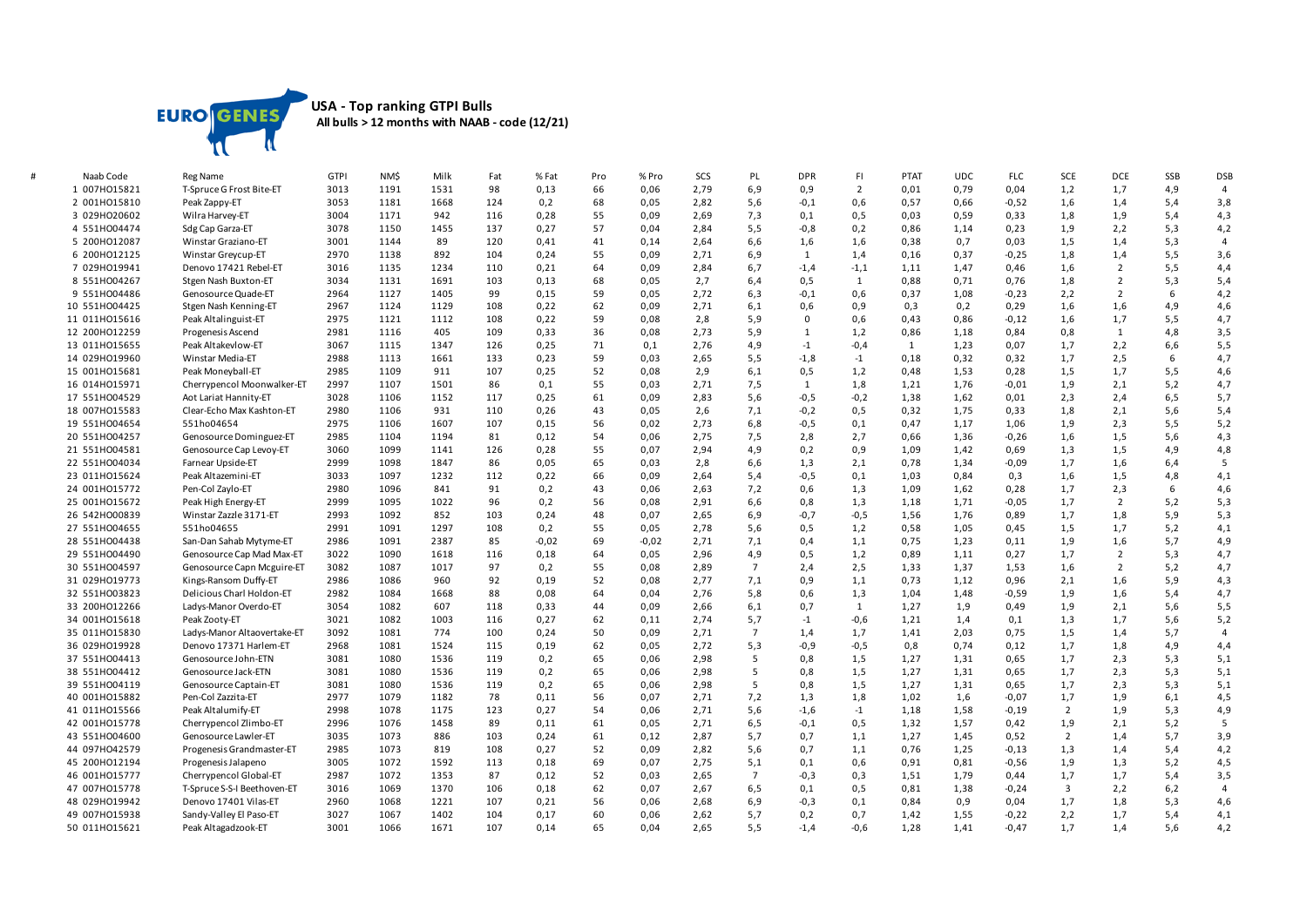| 51 551H004369  | Stgen Cap Costeau-ET        | 3004 | 1065 | 1248 | 123 | 0,26 | 52 | 0,05 | 2,77 | 4,8            | $-1,1$         | 0,1            | 0,65 | 1,21 | 1,05    | 1,5            | 2,1            | 5,2 | 3,8            |
|----------------|-----------------------------|------|------|------|-----|------|----|------|------|----------------|----------------|----------------|------|------|---------|----------------|----------------|-----|----------------|
| 52 551H004484  | Genosource Cap Modello-ET   | 3044 | 1063 | 580  | 104 | 0,29 | 49 | 0,11 | 2,84 | 6,2            | 1,8            | 2,2            | 0,94 | 1,51 | 1,02    | 1,5            | 1,8            | 5,3 | 4,5            |
| 53 001H015936  | Peak Cash Mister-ET         | 2976 | 1061 | 1595 | 95  | 0,11 | 59 | 0,03 | 2,63 | 6,6            | $-1,2$         | $-0,9$         | 1,28 | 1,52 | 0,26    | 1,9            | 1,9            | 5,5 | 4,9            |
| 54 001HO15617  | Peak Frantisek-ET           | 2972 | 1057 | 1119 | 104 | 0,21 | 54 | 0,07 | 2,79 | 5,8            | $-0,5$         | 0,1            | 1,13 | 1,28 | 0,55    | 1,8            | 1,8            | 5,7 | 5,1            |
| 55 551H004514  | Genosource Waller-ET        | 2982 | 1056 | 1035 | 108 | 0,23 | 48 | 0,05 | 2,81 | 5,5            | 0,3            | 0,8            | 1,17 | 1,4  | 0,5     | 1,2            | 1,9            | 4,9 | 4,7            |
| 56 007H015167  |                             | 3033 | 1055 | 1094 |     | 0,23 | 50 | 0,06 | 2,65 |                |                |                | 1,46 | 1,76 |         |                |                |     | 6              |
|                | Rmd-Dotterer Ssi Gameday-ET |      |      |      | 110 |      |    |      |      | 6,4            | 0,2            | 0,6            |      |      | 0,44    | 4,1            | 3,9            | 7,3 |                |
| 57 001H015997  | Winstar Zalatoris-ET        | 2965 | 1055 | 807  | 122 | 0,32 | 48 | 0,08 | 2,68 | 5,4            | $-0,9$         | $-0,4$         | 0,74 | 1,29 | $-0,15$ | 1,7            | 1,8            | 5,3 | 4,8            |
| 58 001H015680  | Peak Fullerton-ET           | 2983 | 1053 | 1720 | 113 | 0,16 | 69 | 0,05 | 2,83 | 4,8            | $-0,4$         | 0,2            | 0,87 | 0,78 | $-0,17$ | 2,1            | 1,9            | 5,6 | 4              |
| 59 011H015568  | Peak Altazeolite-ET         | 2985 | 1050 | 1377 | 108 | 0,19 | 61 | 0,06 | 2,8  | 5,5            | $\mathbf{0}$   | 0, 5           | 0,87 | 0,98 | 0,11    | 1,8            | 1,6            | 5,5 | 4,4            |
| 60 007H015840  | Ocd TWitch Casablanca-ET    | 2962 | 1050 | 1487 | 103 | 0,16 | 58 | 0,04 | 2,78 | 5,7            | 0,2            | 0,7            | 0,91 | 1,25 | $-0,13$ | 1,5            | 1,8            | 5,2 | 4,3            |
| 61 029HO20567  | Winstar Zuko-ET             | 2960 | 1049 | 562  | 107 | 0,3  | 44 | 0,09 | 2,66 | 6,2            | 0,5            | 0,8            | 0,77 | 1,12 | 0,19    | 1,8            | $\overline{2}$ | 5,5 | 4,4            |
| 62 007H015807  | Lars-Acres George Miller-ET | 3007 | 1048 | 479  | 83  | 0,23 | 51 | 0,13 | 2,47 | 8,2            | 2,3            | 2,3            | 0,71 | 1,5  | 0,18    | 2,6            | 2,1            | 5,9 | 4,3            |
| 63 551H004606  | Stgen Cap Rivera-ET         | 2994 | 1048 | 837  | 123 | 0,31 | 48 | 0,08 | 2,82 | 6              | 0,8            | 1,2            | 0,58 | 1,11 | 0,48    | 1,6            | 2,2            | 5,6 | 5,3            |
| 64 551H004305  | Genosource Jarvis-ET        | 2999 | 1047 | 1285 | 91  | 0,14 | 61 | 0,07 | 2,85 | 6,1            | 1,4            | 1,6            | 1,11 | 1,37 | 0,6     | $\overline{2}$ | $\overline{2}$ | 6,1 | 4,4            |
| 65 029HO20628  | Pine-TRee Hamilton-ET       | 2972 | 1047 | 955  | 122 | 0,29 | 47 | 0,06 | 3,06 | 4,2            | $-0,7$         | $-0,4$         | 1,43 | 1,57 | 0,87    | 1,2            | 1,4            | 5,2 | $\overline{4}$ |
| 66 029HO19728  | Pine-TRee Gardner-ET        | 3019 | 1042 | 1240 | 105 | 0,2  | 64 | 0,09 | 2,87 | 5,3            | $-0,1$         | 0,4            | 1,08 | 1,07 | 0,79    | 1,6            | 1,2            | 5,5 | 4,1            |
| 67 551HO04591  | Pine-TRee Capn Element-ET   | 3024 | 1040 | 1027 | 110 | 0,24 | 62 | 0,1  | 2,98 | 4,7            | 1,1            | 1,5            | 1,09 | 1,26 | 0,55    | 1,9            | 1,5            | 5,9 | 4,2            |
| 68 551H004439  | San-Dan TWitch Morning-ET   | 3014 | 1040 | 1597 | 108 | 0,16 | 63 | 0,05 | 2,86 | - 5            | 1              | 1,5            | 1,27 | 1,1  | $-0,12$ | $\overline{2}$ | 1,5            | 5,5 | 4,3            |
| 69 200HO12202  | Progenesis Antonov          | 3023 | 1039 | 1035 | 101 | 0,21 | 49 | 0,06 | 2,8  | 5,1            | 1,6            | 2,2            | 1,28 | 1,54 | 0,6     | 1,7            | 2,1            | 5,3 | 4,4            |
| 70 011H015813  | Peak Altainterest-ET        | 2967 | 1039 | 2023 | 97  | 0,06 | 74 | 0,04 | 2,87 | 5,4            | $-0,5$         | 0,2            | 0,87 | 0,88 | 0,08    | 1,8            | $\overline{2}$ | 5,9 | 5              |
| 71 551H004355  | Stgen Capt Indi-ET          | 2997 | 1038 | 1491 | 84  | 0,09 | 65 | 0,06 | 2,89 | 5,6            | 1              | 1,6            | 1,41 | 1,51 | 0,49    | 1,8            | 1,8            | 5,6 | 5,4            |
| 72 551H004590  | Farnear Jarhead-ET          | 2974 | 1038 | 1127 | 81  | 0,13 | 57 | 0,08 | 2,85 | 6,7            | 1,8            | 2,2            | 1,06 | 1,47 | 0,03    | 1,3            | 0,8            | 5,6 | 4,1            |
| 73 551H004372  | Stgen Heir Xerox-ET         | 3009 | 1037 | 1259 | 95  | 0,16 | 48 | 0,03 | 2,81 | 6,9            | 1,8            | 2,6            | 1,08 | 1,43 | 0,6     | 1,6            | $\overline{2}$ | 6   | 5,1            |
| 74 551H004483  | <b>Delicious Denton-ET</b>  | 2987 | 1037 | 1959 | 78  | 0,01 | 65 | 0,01 | 2,98 | 6,4            | 0,9            | 1,7            | 1,31 | 1,96 | 0,62    | 2,1            | 1,9            | 5,8 | 4,9            |
| 75 001H015562  | Peak Scotus-ET              | 2962 | 1037 | 1058 | 112 | 0,25 | 56 | 0,08 | 2,89 | 4,5            | $-0,6$         | $\mathbf 0$    | 0,97 | 1,17 | 0,44    | 1,8            | 2              | 5,5 | 4,2            |
| 76 200HO12123  | Progenesis Monteverdi       | 2996 | 1036 | 1192 | 105 | 0,2  | 53 | 0,05 | 2,71 | 5,4            | $-0,5$         |                | 1,27 | 1,63 | 0,47    | 1,4            | 1,1            | 4,9 | 4,3            |
|                |                             |      |      |      |     |      |    |      |      |                |                | $-0,2$         |      |      |         |                |                |     |                |
| 77 011H015619  | Peak Altaalanzo-ET          | 3062 | 1035 | 1277 | 114 | 0,22 | 66 | 0,09 | 2,91 | 4,5            | 0,1            | 0,5            | 1,6  | 1,22 | 0,89    | 1,7            | 2,2            | 5,9 | 5,1            |
| 78 551H004599  | Genosource Capn Miguel-ET   | 3040 | 1035 | 1407 | 103 | 0,17 | 65 | 0,07 | 2,91 | 4,8            | 0,8            | 1,4            | 1,22 | 1,54 | 0,83    | 1,7            | 2,1            | 5,6 | 4,9            |
| 79 200HO12268  | Fly-Higher Starlight-ET     | 2988 | 1035 | 582  | 99  | 0,27 | 40 | 0,08 | 2,65 | $\overline{7}$ | 1,5            | $\overline{2}$ | 1,29 | 1,77 | 0,13    | 1,9            | 1,9            | 5,7 | 4,8            |
| 80 551HO04593  | Genosource Cap Big Night-ET | 3030 | 1034 | 958  | 107 | 0,24 | 49 | 0,07 | 2,68 | 5,9            | 0,1            | 0,7            | 1,26 | 1,87 | 0,84    | 2,1            | 1,8            | 5,7 | 4,3            |
| 81 029HO19874  | Winstar Elver-P-ET          | 3011 | 1034 | 361  | 107 | 0,33 | 42 | 0,11 | 2,7  | 6,9            | $\overline{2}$ | 2,2            | 1,05 | 0,7  | 1,01    | 2,2            | 2,6            | 5,7 | 5              |
| 82 734H000135  | Aurora Dzunda-ET            | 2968 | 1031 | 966  | 106 | 0,24 | 49 | 0,07 | 2,87 | 5,3            | 0,3            | 0,7            | 1,51 | 1,59 | $-0,24$ | 1,7            | 1,3            | 5,8 | 3,9            |
| 83 551H004652  | 551ho04652                  | 2989 | 1030 | 1735 | 95  | 0,1  | 69 | 0,05 | 3,08 | 5,5            | 0,6            | 1,4            | 1,13 | 1,17 | 0,76    | 1,7            | 1,8            | 5,3 | 4,2            |
| 84 011H015783  | Winstar Altaregulus-ET      | 2985 | 1030 | 392  | 117 | 0,36 | 49 | 0,13 | 2,67 | 5,9            | 0,2            | 0,3            | 1    | 1,02 | $-0,23$ | 2,1            | 1,8            | 5,8 | 4,5            |
| 85 014H015831  | Sandy-Valley Taos East-ET   | 2974 | 1030 | 1655 | 96  | 0,11 | 64 | 0,04 | 2,71 | 5,2            | 0,3            | 0,6            | 0,98 | 1,41 | 0,28    | 2,1            | 2,1            | 5,7 | 4,6            |
| 86 551H004508  | Genosource Cap Bohannon-ET  | 3010 | 1029 | 1077 | 103 | 0,21 | 56 | 0,08 | 2,77 | 5,5            | 1,1            | 1,7            | 1,05 | 1,34 | 0,29    | 1,8            | 2,1            | 5,5 | 4,1            |
| 87 551H004608  | Stgen Gilroy-ET             | 2990 | 1029 | 1071 | 118 | 0,26 | 50 | 0,06 | 2,84 | 4,8            | $-0,2$         | 0,7            | 1,08 | 1,19 | 0,66    | 1,5            | 2,1            | 5,3 | 4,3            |
| 88 014H015582  | Clear-Echo Max Mashak-ET    | 2983 | 1029 | 1703 | 87  | 0,07 | 58 | 0,02 | 2,83 | 6,2            | 0,3            | 0,7            | 1,39 | 1,96 | 0,48    | $\overline{2}$ | 2              | 5,3 | 4,4            |
| 89 180HO15984  | Pine-TRee Rooftop-ET        | 3007 | 1028 | 1088 | 110 | 0,23 | 54 | 0,07 | 2,71 | 5,3            | $-1$           | $-0,3$         | 1,39 | 1,75 | 0,29    | $\overline{2}$ | 2,3            | 5,7 | 5              |
| 90 007HO15839  | Ocd Alphabet Magnum-ET      | 3010 | 1027 | 1764 | 110 | 0,14 | 61 | 0,02 | 2,93 | 5,2            | 0,2            | 0,7            | 1,24 | 1,57 | 0,44    | 1,6            | 1,6            | 5,1 | 3,5            |
| 91 551H004702  | 551ho04702                  | 2963 | 1024 | 780  | 93  | 0,22 | 57 | 0,11 | 2,77 | 6,1            | 0,2            | 0,7            | 1,09 | 1,37 | 0,28    | 1,8            | 1,8            | 5,9 | 4,2            |
| 92 551H004505  | <b>Delicious Darien-ET</b>  | 2971 | 1023 | 1515 | 101 | 0,14 | 58 | 0,04 | 2,9  | 4,7            | 0,8            | 1,5            | 1,06 | 1,2  | 0,08    | 1,4            | 1,6            | 5   | 4,4            |
| 93 551HO04583  | Genosource Cap Rigger-ET    | 3015 | 1022 | 1357 | 128 | 0,26 | 65 | 0,08 | 3,04 | 3,6            | $-0,3$         | 0,2            | 1,25 | 1,1  | 0,2     | 2,2            | 2,4            | 5,1 | 5,2            |
| 94 007H015787  | S-S-I Taos Prusik-ET        | 2980 | 1021 | 621  | 99  | 0,26 | 46 | 0,09 | 2,56 | 6,9            | 1,7            | $\overline{2}$ | 0,78 | 0,93 | 0,34    | 2,4            | 2              | 6,3 | $\overline{4}$ |
| 95 100HO12192  | Hilmar Ac Brass-ET          | 2964 | 1021 | 1542 | 96  | 0,12 | 63 | 0,05 | 2,92 | 5,6            | 0,8            | 1,3            | 0,78 | 0,54 | 0,57    | 2,2            | 1,9            | 6   | 4,7            |
| 96 011H015792  | Peak Altainscape-ET         | 2978 | 1020 | 1658 | 92  | 0,1  | 62 | 0,04 | 2,83 | 5,5            | $-0,4$         | 0,1            | 1,58 | 1,61 | 0,44    | 2,1            | 2,4            | 6,2 | 5,1            |
| 97 014HO15779  | S-S-I Moonshiner Gibson-ET  | 2981 | 1019 | 1580 | 71  | 0,04 | 58 | 0,03 | 2,68 | 7,3            | 1,7            | $\overline{2}$ | 0,96 | 1,86 | 0,74    | 1,6            | 1,8            | 5,8 | 4,5            |
| 98 029HO19518  | Winstar Mendel-P-ET         | 2962 | 1019 | 880  | 130 | 0,33 | 50 | 0,08 | 2,92 | 3,7            | $-0,6$         | 0,1            | 0,72 | 1,33 | $-0,22$ | 1,6            | 1              | 5,3 | 3,9            |
| 99 551HO04488  | Sdg Cap Diggory-ET          | 3013 | 1018 | 1826 | 115 | 0,15 | 61 | 0,01 | 2,86 | 5,2            | $-1,5$         | $-0,5$         | 1,54 | 1,74 | 0,83    | 2,2            | 3              | 5,7 | 5              |
| 100 097HO42510 |                             | 3008 |      | 1339 |     | 0,18 | 67 |      | 2,82 |                |                |                |      |      |         |                |                |     |                |
|                | Peak Fugleman-ET            |      | 1018 |      | 105 |      |    | 0,09 |      | 5,3            | $-1,8$         | $-1,4$         | 1,84 | 1,82 | 0,7     | 1,9            | 2,2            | 6,4 | 6,4            |
| 101 551HO04703 | Genosource Mustafa-ET       | 2981 | 1016 | 951  | 97  | 0,21 | 55 | 0,09 | 2,93 | 5,9            | 1,8            | 2,4            | 0,84 | 1    | 0,97    | 1,7            | 1,8            | 5,5 | 4,3            |
| 102 011HO15932 | Peak Altapowerbuck-ET       | 2984 | 1015 | 1734 | 77  | 0,04 | 60 | 0,02 | 2,58 | 7,6            | 0,9            | 1,6            | 0,68 | 1,35 | 0,56    | $\overline{2}$ | 1,6            | 6   | 3,6            |
| 103 007HO15791 | S-S-I Hd Conway Salsbury-ET | 2961 | 1015 | 1495 | 89  | 0,11 | 58 | 0,04 | 2,76 | 6,7            | 1,2            | 1,6            | 0,6  | 1,32 | 0,19    | 1,9            | 1,9            | 6,5 | 5,5            |
| 104 551H004588 | Genosource Cap Winston-ET   | 3014 | 1013 | 1243 | 84  | 0,12 | 54 | 0,05 | 2,71 | 6,6            | $\overline{2}$ | 2,3            | 1,53 | 1,6  | 0,61    | 1,9            | 2,6            | 5,9 | 5,9            |
| 105 001HO15274 | Peak Rayshen-ET             | 2959 | 1013 | 1562 | 107 | 0,16 | 73 | 0,08 | 2,67 | 4,5            | $-1,3$         | $-0,9$         | 0,74 | 0,78 | $-0,18$ | 1,9            | 1,7            | 5,3 | 3,8            |
| 106 551H004487 | Genosource Capns Mate-ET    | 3031 | 1010 | 1434 | 82  | 0,09 | 52 | 0,03 | 2,89 | 6,8            | 1,8            | 2,3            | 1,67 | 1,93 | 1,65    | 1,4            | 1,6            | 5,4 | 3,9            |
| 107 011H015036 | Peak Altazazzle-ET          | 2963 | 1010 | 990  | 104 | 0,23 | 54 | 0,08 | 2,78 | 5,2            | $-0,4$         | $-0,2$         | 1,3  | 1,45 | 0,16    | $\overline{2}$ | 1,6            | 6,2 | 4,6            |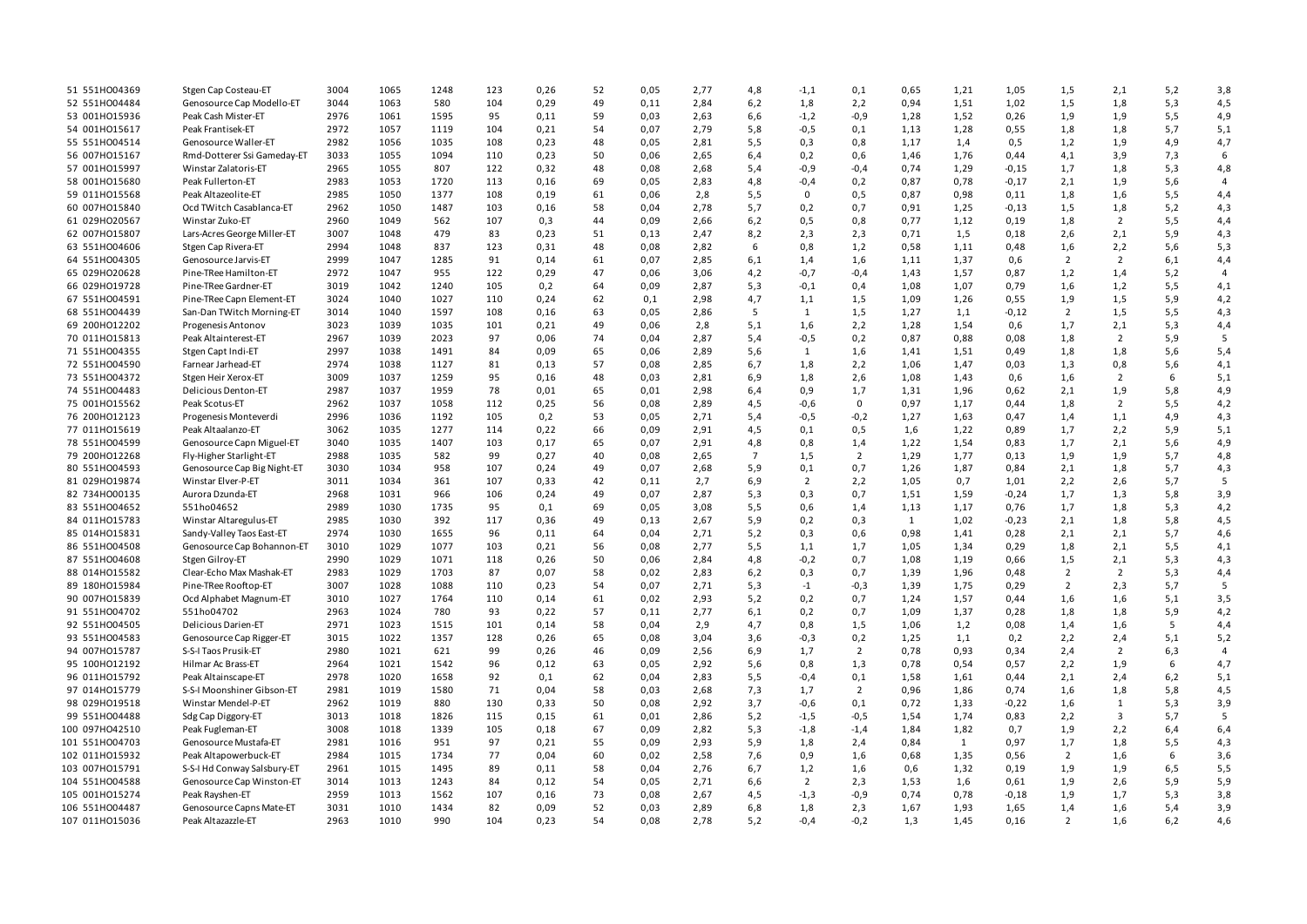| 108 200HO12271                   | Velthuis Cognac                                       | 3018         | 1008       | 1520         | 106       | 0,16    | 62       | 0,05         | 2,76         | 6              | $-0,8$        | $-0,2$         | 1,88         | 2,05         | $-0,08$     | 2,2                   | 1,9            | 6,3        | 6          |
|----------------------------------|-------------------------------------------------------|--------------|------------|--------------|-----------|---------|----------|--------------|--------------|----------------|---------------|----------------|--------------|--------------|-------------|-----------------------|----------------|------------|------------|
| 109 097H042585                   | Terra-Calroy Zuri-ET                                  | 3004         | 1008       | 1119         | 123       | 0,27    | 56       | 0,07         | 2,92         | 3,6            | $-1,4$        | $-0,5$         | 1,59         | 1,5          | 0,47        | 1,8                   | 1,8            | 5,3        | 4,2        |
| 110 551H004607                   | Stgen Harlem-ET                                       | 2976         | 1008       | 1040         | 104       | 0,22    | 58       | 0,09         | 2,81         | 5,1            | $-0,5$        | 0,2            | 1,12         | 1,42         | 0,83        | 1,5                   | 1,9            | 5,2        | 4,4        |
| 111 551H004485                   | Genosource Cap Mereck-ET                              | 3031         | 1006       | 749          | 103       | 0,26    | 53       | 0,1          | 2,87         | 5,4            | 0,6           | 1,1            | 1,55         | 1,94         | 1,17        | 1,6                   | 2              | 4,9        | 4,2        |
| 112 551H004701                   | Genosource Copper-ET                                  | 2984         | 1006       | 1813         | 107       | 0,13    | 65       | 0,03         | 2,97         | 4,6            | $-0,3$        | 0,6            | 1,11         | 1,3          | 0,78        | 1,9                   | 2,2            | 5,4        | 5,3        |
| 113 551H004730                   | Malcolm                                               | 2962         | 1004       | 1088         | 100       | 0,2     | 55       | 0,07         | 2,92         | 5,3            | 1,8           | 1,9            | 0,9          | 1,03         | 0,51        | 2,1                   | 1,8            | 5,5        | 4,8        |
| 114 001H015742                   | Peak Big Hype-ET                                      | 2982         | 1003       | 624          | 96        | 0,25    | 43       | 0,08         | 2,74         | 5,8            | 1,3           | $\overline{2}$ | 1,38         | 1,49         | 0,83        | 2,1                   | 2,1            | 6,3        | 5          |
| 115 007H015977                   | Welcome-Tel Taos Hayk-ET                              | 3030         | 1002       | 1015         | 89        | 0,17    | 59       | 0,09         | 2,53         | 6,3            | 2,1           | 2,3            | 1,13         | 1,29         | 0,14        | 2,5                   | 2,1            | 5,6        | 5,1        |
| 116 011H015365                   | Peak Wheelhouse-ET                                    | 2994         | 1002       | 1339         | 105       | 0,18    | 60       | 0,06         | 2,78         | 5,8            | $\mathbf{0}$  | 0,7            | 1,11         | 1,19         | 0,49        | 2,2                   | 1,9            | 7,2        | 6,1        |
| 117 007HO15937                   | Sandy-Valley Esquire-ET                               | 3029         | 998        | 1898         | 69        | $-0,01$ | 65       | 0,02         | 2,56         | 7,1            | 1,8           | 1,9            | 1,92         | 1,97         | 0,62        | 2,7                   | 2,3            | 6          | 4,6        |
| 118 551H004585                   | Pine-TRee Cap Acosta-ET                               | 2965         | 998        | 1289         | 105       | 0,19    | 62       | 0,07         | 2,87         | 4,6            | 0,6           | 1,1            | 1,06         | 0,99         | 0,19        | 1,8                   | 1,7            | 5,9        | 4,5        |
| 119 097HO42425                   | Pine-TRee Engineer-ET                                 | 2985         | 996        | 798          | 102       | 0,25    | 55       | 0,1          | 2,75         | 6,4            | 0,4           | 1,2            | 1,1          | 0,59         | 1,03        | 2,1                   | 2              | 6,5        | 5,1        |
| 120 200HO12218                   | Progenesis Nougat                                     | 3015         | 995        | 838          | 105       | 0,25    | 59       | 0,11         | 2,98         | 4,1            | 0,1           | 0,4            | 2,05         | 1,75         | 0,51        | 1,8                   | 1,5            | 5,7        | 4,6        |
| 121 200HO12197                   | Progenesis Fellowship                                 | 2988         | 993        | 1572         | 108       | 0,16    | 62       | 0,04         | 2,92         | 4              | $-2,2$        | $-1,5$         | 2,33         | 2,51         | 0,31        | 2,1                   | 2,1            | 5,8        | 5,5        |
| 122 007H015826                   | Aot Taos Hotsauce-ET                                  | 2962         | 993        | 1552         | 104       | 0,15    | 62       | 0,05         | 2,77         | 5,3            | $-1,6$        | $-1,4$         | 1,63         | 1,78         | 0,54        | 2,5                   | 1,8            | 6,3        | 5,5        |
| 123 014H015667                   | Aurora Minkah-ET                                      | 2984         | 987        | 384          | 90        | 0,26    | 44       | 0,11         | 2,67         | 6,1            | 1,4           | 1,5            | 1,45         | 1,68         | 0,84        | 1,7                   | 1,5            | 5,6        | 3,6        |
| 124 551H004370                   | Rosylane-Llc Cap Offense-ET                           | 2976         | 986        | 1717         | 116       | 0,17    | 66       | 0,04         | 3,01         | $\overline{4}$ | $-0,5$        | 0,4            | 1,15         | 0,83         | 0,46        | 2,2                   | 2,4            | 6          | 4,7        |
| 125 007HO15988                   | Ocd Parfect Soysauce-ET                               | 3021         | 985        | 1602         | 88        | 0,09    | 67       | 0,06         | 2,84         | 6,4            | 0,4           | 0,8            | 1,81         | 1,95         | 0,46        | 2,6                   | 2,5            | 6,3        | 4,9        |
| 126 250HO15959                   | Cookiecutter Lucrative-ET                             | 2967         | 984        | 793          | 104       | 0,25    | 47       | 0,08         | 2,93         | 4,7            | 1,2           | 1,5            | 1,43         | 2,08         | 0,79        | 2,3                   | 2,6            | 6,4        | 5,4        |
| 127 011H015467                   | Peak Altamagnifique-ET                                | 2987         | 983        | 1151         | 105       | 0,21    | 61       | 0,09         | 2,86         | 5,3            | $-0,2$        | 0,4            | 1,24         | 1,29         | 0,29        | 2,3                   | 2              | 6,4        | 5          |
| 128 200HO12252                   | Progenesis POI estar                                  | 2964         | 983        | 1007         | 106       | 0,23    | 54       | 0,08         | 2,79         | 5              | $-0,3$        | 0,3            | 1,24         | 1,48         | 0,7         | 1,9                   | 1,7            | 5,6        | 4,6        |
| 129 551H004138                   | Pine-TRee Lionel Cowen-ET                             | 2965         | 981        | 1615         | 130       | 0,23    | 67       | 0,06         | 3,02         | 2,3            | $-2,8$        | $-1,5$         | 1,31         | 1,14         | 0,55        | 2,4                   | 2,6            | 5,4        | 4,9        |
| 130 200HO12156                   | Westcoast Earlybird                                   | 3009         | 979        | 638          | 96        | 0,25    | 51       | 0,11         | 2,81         | 5,7            | 1,2           | 1,6            | 1,41         | 2,05         | 0,54        | 2,4                   | 2,3            | 7,2        | 5,8        |
| 131 551H004584                   | Genosource Boden-ET                                   | 3001         | 979        | 1008         | 116       | 0,27    | 60       | 0,1          | 2,86         | 4,5            | 0,2           | 1,1            | 1,2          | 1,23         | $-0,19$     | 2,1                   | 2,4            | 5,4        | 5,2        |
| 132 551H004489                   | Sdg Lombardo-ET                                       | 2979         | 979        | 1548         | 135       | 0,26    | 70       | 0,07         | 2,82         | 2,9            | $-1,9$        | $-0,8$         | 0,88         | 0,5          | 0,06        | 2,4                   | 2,9            | 5,6        | 5,2        |
| 133 200HO12173                   | Progenesis Virtual                                    | 2965         | 979        | 575          | 103       | 0,28    | 45       | 0,09         | 2,73         | 5,3            | $-0,1$        | 0,3            | 1,32         | 1,56         | 0,68        | 1,7                   | 1,4            | 6          | 4,2        |
| 134 007HO15770                   | S-S-I Br Taos Ulysses-ET                              | 2985         | 978        | 965          | 109       | 0,25    | 56       | 0,09         | 2,72         | 5,7            | $-0,1$        | 0,5            | 1,1          | 1,4          | 0,46        | 2,5                   | 2,2            | 6,2        | 4,9        |
| 135 180HO15560                   | Peak Rainow-ET                                        | 2966         | 978        | 946          | 110       | 0,25    | 47       | 0,06         | 2,88         | 5,2            | 0,6           | 1              | 1,55         | 1,17         | 0,3         | 1,8                   | 1,5            | 5,4        | 4,5        |
| 136 551H004506                   | Genosource Cap Briggs-ET                              | 3017         | 976        | 1136         | 113       | 0,24    | 55       | 0,07         | 2,97         | 4,5            | 0,6           | 1,5            | 1,51         | 1,61         | 0,19        | 1,9                   | 2,4            | 5,6        | 4,6        |
| 137 007HO15808                   | Lars-Acres S-S-I Diener-ET                            | 2997         | 976        | 1177         | 81        | 0,12    | 55       | 0,06         | 2,74         | 6              | 2,7           | 3,2            | 1,31         | 1,6          | 0,37        | 1,9                   | 2,2            | 5,9        | 4,4        |
| 138 734H000140                   | Progenesis Prospero-ET                                | 2962         | 976        | 1254         | 111       | 0,21    | 47       | 0,03         | 2,81         | 5,4            | $-0,8$        | $^{\circ}$     | 1,61         | 2,19         | $-0,02$     | 2,1                   | 2,1            | 5,6        | 4,7        |
| 139 007HO15465                   | Plain-Knoll Crusher-ET                                | 2989         | 975        | 578          | 122       | 0,35    | 55       | 0,13         | 2,93         | 4,7            | $-1$          | $-0,2$         | 1,54         | 0,76         | 0,69        | 1,8                   | $\overline{2}$ | 6,4        | 5          |
| 140 551H004579                   | Genosource Cap Brevin-ET                              | 3009         | 973        | 1797         | 99        | 0,1     | 66       | 0,03         | 2,97         | 4,2            | $-0,7$        | 0,3            | 1,82         | 2,11         | 0,43        | $\overline{2}$        | 2,1            | 5,5        | 4,7        |
| 141 029HO19745                   | Pine-TRee Hallock-ET                                  | 2982         | 973        | 562          | 132       | 0,39    | 45       | 0,1          | 2,88         | 3,5            | $-1,9$        | $-1,2$         | 1,72         | 1,41         | 1,12        | 1,7                   | 1,7            | 5,5        | 4,3        |
| 142 250HO15513                   | S-S-I Spartacus Elon-ET                               | 2983         | 972        | 1034         | 96        | 0,19    | 49       | 0,06         |              |                |               |                |              |              | 0,91        |                       | 1,6            |            |            |
| 143 200HO12205                   | Progenesis Bassdrum                                   | 2978         | 972        | 567          | 124       | 0,36    | 52       | 0,12         | 2,84<br>2,84 | 4,9<br>3,8     | 0,3<br>$-0,5$ | 1,2<br>$-0,2$  | 1,54<br>1,45 | 2,05<br>1,47 | $-0,18$     | 1,7<br>$\overline{2}$ | 1,7            | 5,3<br>5,4 | 3,6<br>4,5 |
| 144 200HO12222                   | Cookiecutter Holysmokes-ET                            | 3054         | 970        | 1292         | 100       | 0,17    | 63       | 0,08         | 2,66         |                | $-0,3$        |                | 1,78         | 1,98         | 1,02        | 2,5                   | 2,4            | 6          |            |
| 145 029HO19987                   | Pine-TRee Golden-ET                                   | 2963         | 968        | 1047         | 96        | 0,19    | 57       | 0,08         | 2,7          | 5,6<br>6       | $-0,4$        | 0,4<br>0,3     | 1,25         | 1,32         | 0,53        | 2,1                   | 1,7            | 5,8        | 5,4        |
|                                  |                                                       | 2974         | 966        | 884          | 91        |         | 46       |              |              | 5,5            |               |                |              |              |             |                       |                | 6          | 4,4        |
| 146 029HO19664                   | Denovo 16719 August-ET                                |              | 966        | 766          | 101       | 0,2     |          | 0,06         | 2,75         |                | 1,4           | 1,9            | 1,4          | 1,77         | 0,36        | 2,4                   | 1,9            |            | 4,4        |
| 147 200HO12269                   | Midas-Touch Hawking-ET                                | 2959         |            |              |           | 0,25    | 39       | 0,05         | 2,73         | 5,8            | 0,6           | 0,7            | 1,91         | 2,2          | 0,36        | 2,2                   | 1,9            | 5,7<br>6   | 5,5        |
| 148 007H015915<br>149 200HO12267 | Regan-Danhof Cashback-ET                              | 2996<br>2966 | 965        | 1264<br>898  | 76        | 0,09    | 52<br>58 | 0,04         | 2,6          | 6,2            | 2,8           | 2,9            | 1,96         | 1,78<br>1,6  | $-0,11$     | 1,9                   | 1,8            |            | 4,9<br>5,7 |
|                                  | Ladys-Manor Opinion-ET                                |              | 965        |              | 105       | 0,24    |          | 0,1          | 2,87         | 5,2            | $-0,3$        | 0,6            | 1,37         |              | 0,17        | 2,1                   | 2,3            | 5,2        |            |
| 150 551H004580<br>151 007HO15514 | Genosource Cap Barbossa-ET<br>S-S-I Maximus Victor-ET | 3007<br>2975 | 964<br>964 | 1900<br>1470 | 103<br>97 | 0,1     | 67<br>57 | 0,03<br>0,04 | 2,95         | 3,9            | $-1,9$        | $-0,6$         | 2,07         | 2,07         | 0,59<br>0,4 | 1,8<br>2,6            | 2,3            | 5,4        | 4,3        |
|                                  |                                                       |              |            |              |           | 0,14    |          |              | 2,84         | 5,5            | $-0,5$        | $-0,1$         | 1,64         | 1,99         |             |                       | 2,3            | 6,1        | 5,9        |
| 152 011H015949                   | Peak Altadrivetime-ET                                 | 2959         | 964        | 1817         | 107       | 0,12    | 69       | 0,04         | 2,81         | 4,7            | $-2$          | $-1,4$         | 1,39         | 1,07         | 0,74        | 1,9                   | 1,7            | 5,9        | 4,7        |
| 153 007HO15964                   | Higherransom Parfct Arny-ET                           | 2974         | 962        | 1047         | 101       | 0,21    | 53       | 0,07         | 2,85         | 5,9            | $-0,8$        | $-0,2$         | 1,43         | 1,81         | 0,77        | 1,9                   | 1,7            | 6,2        | 4,8        |
| 154 007H015753                   | Badger S-S-I Taos Zythos-ET                           | 2998         | 961        | 824          | 96        | 0,22    | 50       | 0,08         | 2,69         | 6,2            | 0,5           | 0,9            | 1,46         | 2,13         | 0,76        | 2,3                   | 2,3            | 6          | 5,1        |
| 155 551H004582                   | Genosource Cap Jerick-ET                              | 2996         | 961        | 1694         | 93        | 0,09    | 62       | 0,03         | 2,81         | 5,4            | 0,1           | 0,7            | 1,77         | 1,83         | $-0,09$     | $\overline{2}$        | 2,4            | 5,8        | 4,3        |
| 156 011H015801                   | Peak Altacitrine-ET                                   | 2992         | 961        | 1213         | 114       | 0,23    | 64       | 0,09         | 2,72         | 3,4            | $-1,9$        | $-1,2$         | 1,95         | 1,74         | $-0,16$     | 1,5                   | 1,5            | 6,1        | 4,3        |
| 157 551HO04578                   | Genosource Buffalo Bill-ET                            | 2990         | 961        | 1079         | 88        | 0,16    | 48       | 0,05         | 2,83         | 5,6            | 0,4           | 1,4            | 1,64         | 2,24         | 0,92        | 1,5                   | 1,6            | 5,4        | 3,7        |
| 158 007H015976                   | Bacon-Hill Mnshnr Harri-ET                            | 2981         | 961        | 1083         | 88        | 0,16    | 48       | 0,05         | 2,82         | 5              | 1,1           | 1,5            | 2,07         | 2,2          | 0,47        | 1,6                   | 1,7            | 5,5        | 5,2        |
| 159 202HO01873                   | Welcome Tigerman-ET                                   | 2970         | 960        | 1337         | 92        | 0,14    | 56       | 0,05         | 2,7          | 6,3            | 1,9           | 1,9            | 1,18         | 0,86         | 0,67        | 2,5                   | 2,2            | 6          | 4,7        |
| 160 097H042424                   | Peak Upswing-ET                                       | 2995         | 958        | 1079         | 108       | 0,23    | 53       | 0,07         | 2,85         | 5,3            | $-0,2$        | 0,5            | 1,71         | 1,37         | 1,07        | 1,7                   | 1,3            | 6,2        | 4,3        |
| 161 097H042537                   | Peak Factotum-ET                                      | 2971         | 958        | 1020         | 91        | 0,18    | 52       | 0,07         | 2,77         | 5,3            | 0,6           | 0,8            | 1,29         | 2,29         | 0,31        | 1,3                   | 1,1            | 5,6        | 3,8        |
| 162 011H015821                   | Peak Altaveren-ET                                     | 2997         | 957        | 1567         | 98        | 0,13    | 68       | 0,07         | 2,96         | 4,5            | $-0,2$        | 0,5            | 1,77         | 1,51         | 0,39        | 1,7                   | 1,5            | 5,9        | 5,4        |
| 163 551H004437                   | San-Dan TWitch Maze-ET                                | 2974         | 957        | 1933         | 104       | 0,1     | 60       | $\mathbf 0$  | 2,9          | 4,4            | $-0,3$        | 0,5            | 1,84         | 1,53         | 0,38        | 1,8                   | $\overline{2}$ | 5,7        | 5,4        |
| 164 551H004482                   | Genosource Cap Braun-ET                               | 2989         | 956        | 1109         | 97        | 0,19    | 57       | 0,08         | 2,92         | 4,7            | 1,8           | 2,4            | 1,26         | 1,45         | 0,48        | 1,5                   | 2,1            | 5,1        | 4,6        |